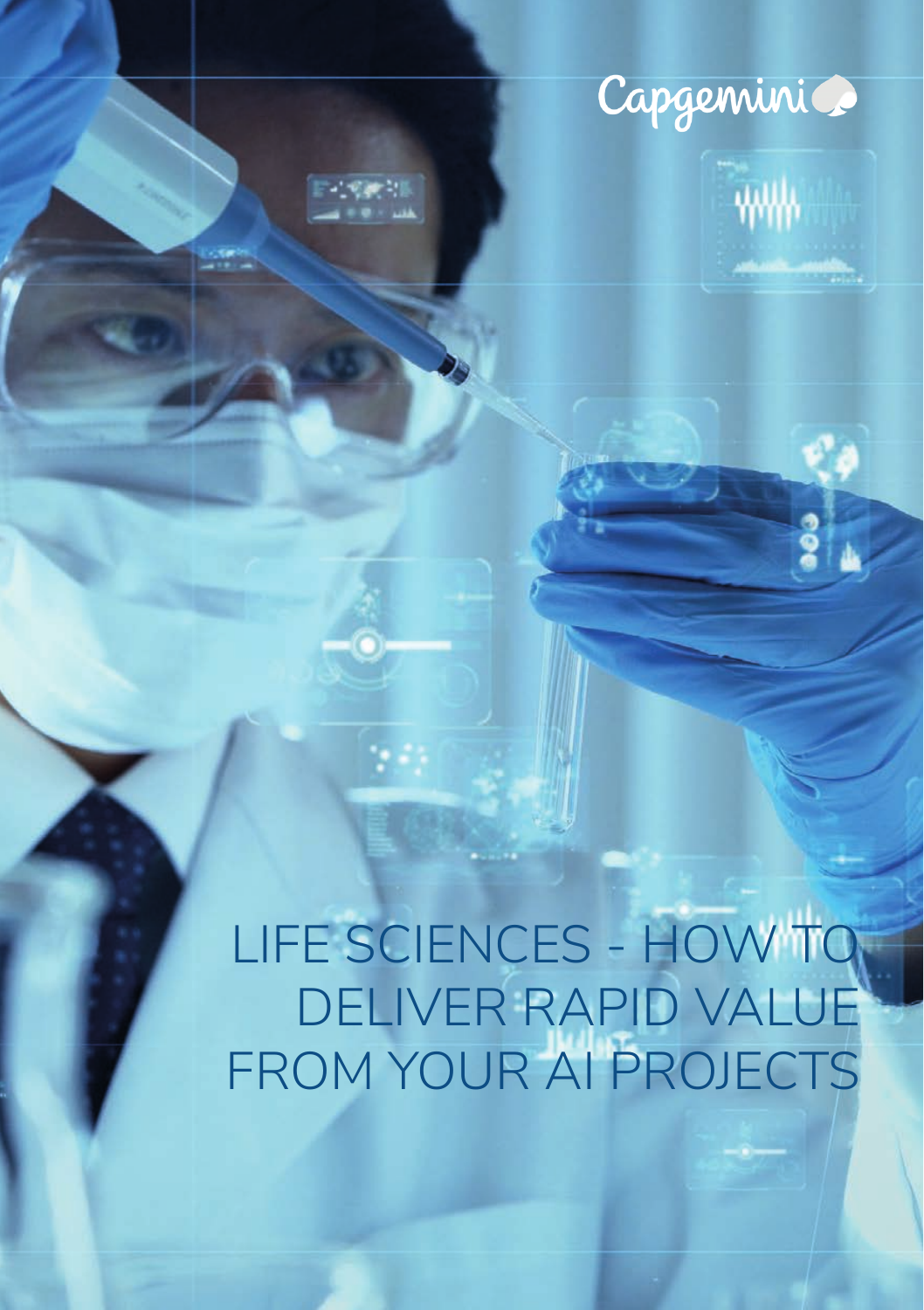## CONTENTS

| <b>Introduction</b>                        | 4               |
|--------------------------------------------|-----------------|
| 1. Prove Value Before You Commit           | 6               |
| 2. Immediately Accessing the Right Data    | 10 <sup>1</sup> |
| 3. The Right Type of Intelligence          | 14              |
| 4. Deploying Models at Scale               | 17              |
| Bringing It All Together for Rapid Results | 19              |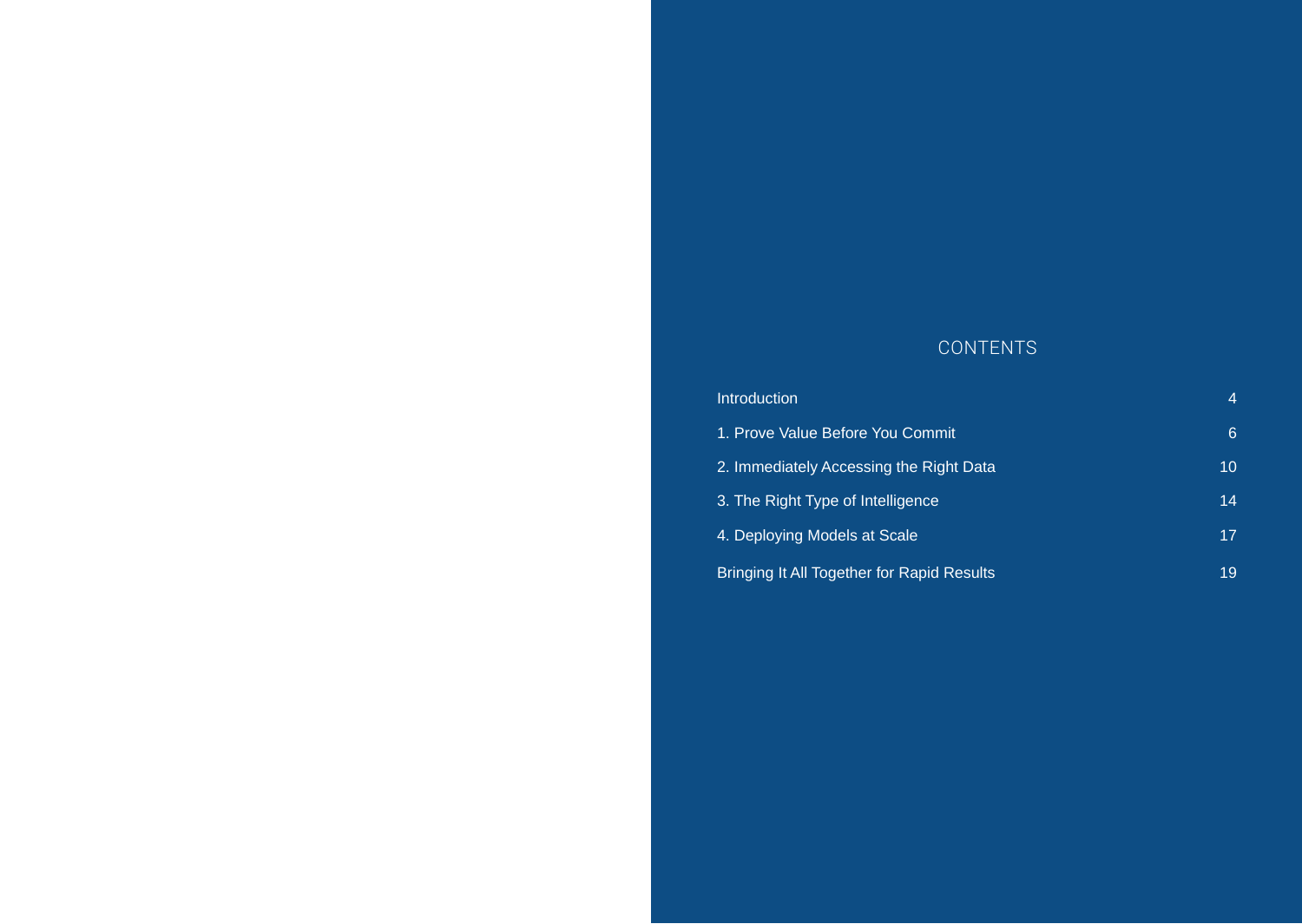Digital R&D is advancing rapidly, creating lucrative opportunities for therapeutics and diagnostics innovation, with shortened R&D timeframes. During the COVID-19 pandemic we saw that quality R&D at speed is possible, thanks in large part to data and digital technology.

Data science and AI are the jewels in the crown of Digital R&D, bringing possibilities to spot unseen research opportunities, predict success or failure early, automate arduous processes, find new insights in small data sets, and optimise clinical trials.

Getting this right is not just about what is technically possible. It is about being able to use these tools in ways that deliver tangible value to R&D, in timeframes that make it worthwhile.

Data science and AI are complex tools which must be carefully integrated across different areas of R&D, and carefully aligned to the context in which they operate. Thought must be given to the whole implementation process from data gathering, to model selection, to user experience.

THOUGHT MUST BE GIVEN TO THE WHOLE IMPLEMENTATION PROCESS FROM DATA GATHERING, TO MODEL SELECTION, TO USER EXPERIENCE

As Digital R&D accelerates, data science and AI will have an ever-greater role in doing quality R&D at speed. Meanwhile, expectations of these tools will become increasingly complex, as the low hanging fruit of process-automation gives way to more complex and nuanced uses of AI to predict chemical, biological, and epidemiological outcomes. They will be called upon to do ever more complex tasks with ever less certain data.

Organizations will find themselves with a constantly evolving portfolio of data science projects, which move them towards Digital R&D maturity, hopefully with many successes on the way.

# THEY ALSO NEED STRATEGIC APPROA TO ASSESSING WHERE ALCAN ADD

Those building a portfolio of data science R&D projects need people, processes, and technology to create robust models at speed and scale. They also need strategic approaches to assessing where AI can add value, which project to prioritise, and when to make changes or halt projects.

Success combines business strategy, project management, data engineering, data pipelining, building and validating models, software engineering, and user support, all of which must work together cohesively.

This whitepaper draws on a wide range of data and AI projects in life sciences to explore what factors deliver success.

## **About Tessella**

At Tessella, we have 40 years' experience helping the world's leading life sciences organisations make sense of complex data. We have a strong understanding of the data techniques themselves, and how to apply them to health and scientific data.

Our data science and AI experience includes:

- **►** Validating a rapid diagnostic technique by showing what PCR amplification curves say about prevalence of pathogens
- **►** Working with a pharma company to develop an AI that identifies candidate drug molecules
- **►** Helping a pharma company identify and enrol targeted groups for clinical trials
- **►** Developing text analysis tools that can use social media and online reports to improve disease spread models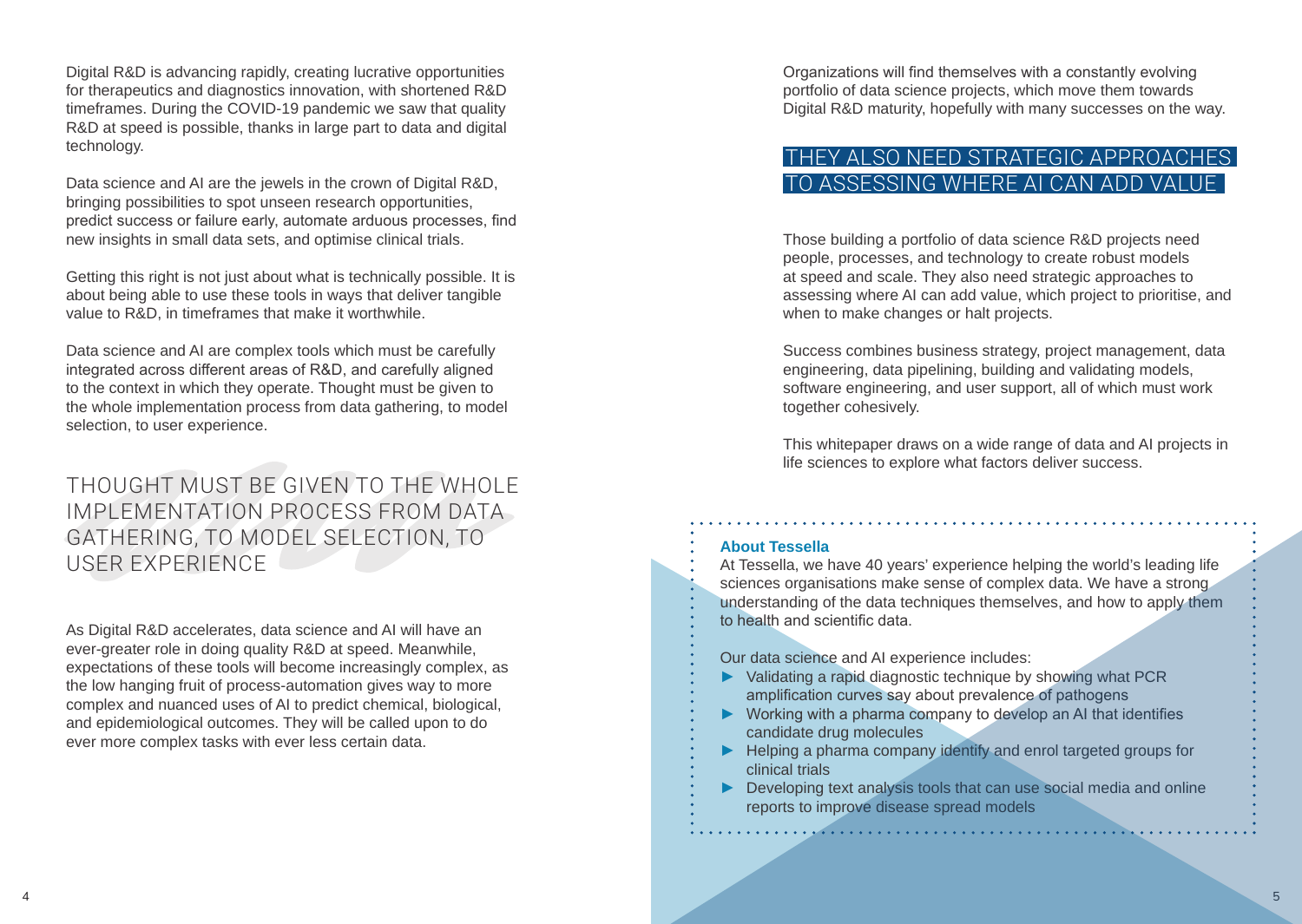# 1 PROVE VALUE BEFORE YOU COMMIT

*How to decide which data projects to take forward*

Delivering rapid value from Digital R&D will involve a portfolio approach, identifying a range of projects that can deliver overarching business goals, and pursuing them in parallel. Each stage of the R&D process may look at the range of places that data science can add value, from predicting success rates to optimising clinical trials.

# EACH STAGE OF THE R&D PROCESS MAY LOOK AT THE RANGE OF PLACES THAT DATA SCIENCE CAN ADD VALUE

The temptation may be to rush in with bold ideas and start building proof of concepts. But before that, we should do a Proof of Value exercise.

Proof of Value looks at your planned data projects, or models in development, and asks: 'Is this possible with the

existing data? And if we built it, would it be useful?'

This allows you to quickly identify which workstreams to progress now, which need more work to capture useful data, and which will cost more to deliver than the value they create. The process may also identify opportunities that were not considered, which can be added to the portfolio.

A Proof of Concept might say 'We want to use our past clinical trial data to predict late stage failures, how can we design such a system?' Proof of Value would first ask: 'Does our trial data contain the right information to predict future failures with the accuracy we need?'

## **Proof of Value in Action: Predicting Smokers' Habits**

Proof of Value is a business and data science led initiative which involves working with a simple extract of existing data, to rapidly explore possibilities.

For example, a pharma company wanted to understand craving levels of smokers, to develop products to help them quit.

In this case, they already had a machine learning model they wished to validate. Instead of just checking the model, we instead carried out a Proof of Value exercise. We found the data itself was adequate, but by looking at it in different ways, we showed that the end goal could be achieved just as effectively with much simpler classical statistics methods. This allowed them to focus on a cheaper and more transparent approach, and saved them investing in a product that would not have delivered maximum value.

The Proof of Value allowed us to identify whether the project was worth pursuing and explore options that delivered greater cost-benefit. Had we just said, 'let's make the existing model as accurate as possible', we would have missed an opportunity to find a better way of doing things, and leaped into an unnecessarily complicated and costly project.

Another very common outcomes of a Proof of Value is to identify holes in data sets that will prevent value being realised. At the start of this process, the client often assures us there are several data sets we could use as the basis for a Proof of Value exercise. But once they start gathering them for us, many

either can't be found, or have fundamental issues like missing pages. Flaws in data like this are probably the most common reason that data projects become derailed. Spotting this early through a Proof of Value means the company can understand how to get data ready before entering full-on project territory with expectations and deadlines.

# FLAWS IN DATA LIKE THIS ARE PROBABLY THE MOST COMMON REASON THAT DATA PROJECTS BECOME DERAILED

## **How to Start a Proof of Value Initiative**

To run a Proof of Value, we advocate starting with **"Art of the Possible"** workshops.

These look at a range of planned use cases that could deliver business value, and discuss the potential for new ones, including looking at successes in other organisations for inspiration. For each they ask what they are trying to achieve and what data is available.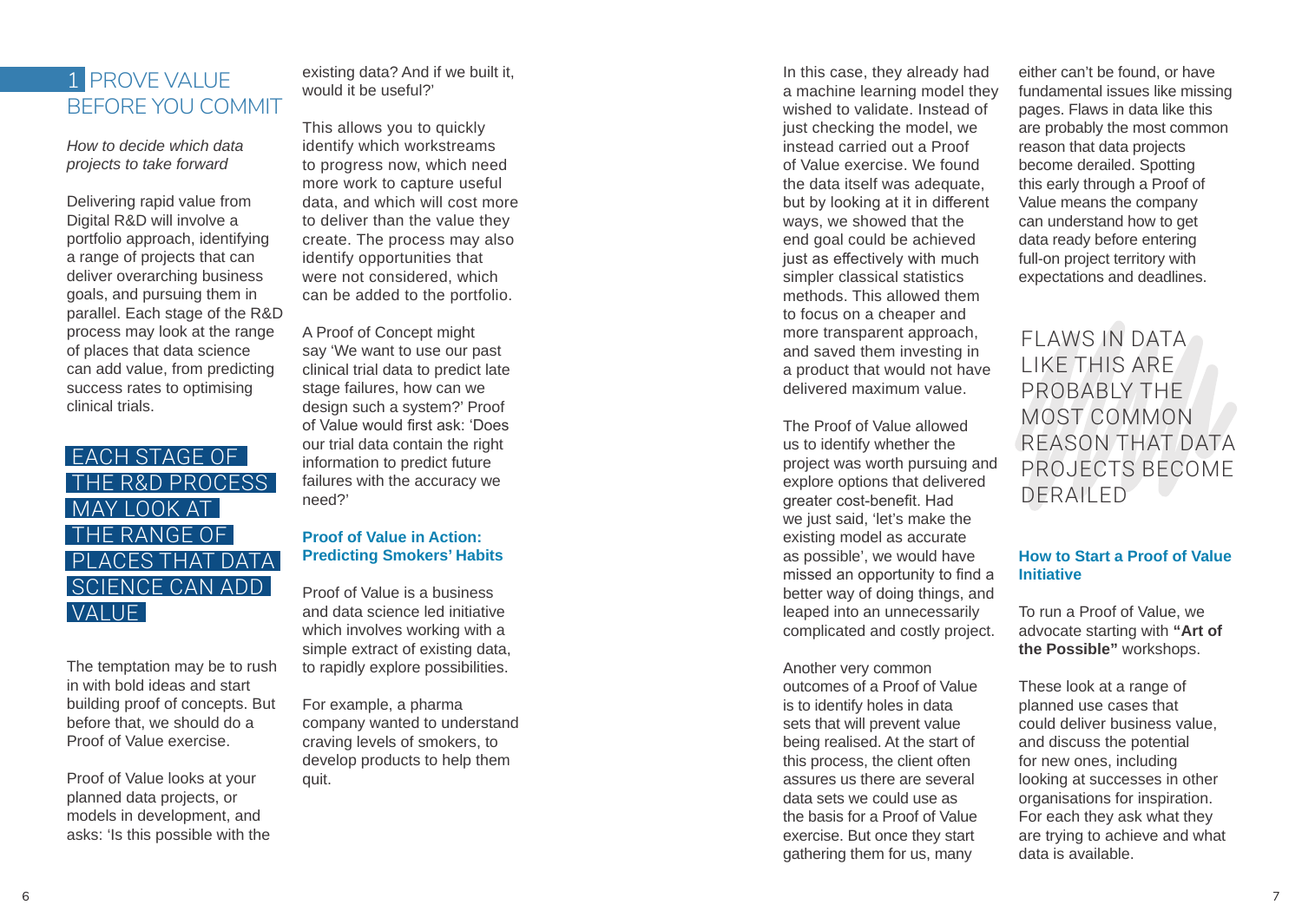

A portfolio of the most promising use cases should then be prioritised and investigated by data scientists, who use available data to explore possibilities against the intended business goals, and visualise insight. This allows a quick assessment of whether proposed value can be delivered.

# **THIS ALLOWS** QUICK ASSESSMENT OF WHETHER PROPOSED VALUE CAN BE DELIVERED

For example, in one project a client had lots of messy data they were struggling to get value from. We identified a sample data set to test for value, and setup one of our bioinformaticians to manually analyse the data and reach conclusions in the way a machine learning system would.

This allowed us to understand what insight could be gained from that data, and what its limitations were – including identifying some interesting associations that were not known to the client. This identified approaches we were confident would work and could be built out.

#### **Valuable Data Science and AI Projects Start With Proof of Value**

Proof of Value allows R&D to prioritize the most viable data and AI projects, and plan routes to deliver them before any serious investment is made. Such mapping not only derisks projects, but underpins clear, evidenced business cases that will secure organisational buy in for the project.

Once you have identified viable projects, you can move on to building the proof of concept for each, which will be covered in the following two sections, before we look at how to turn these into productionised usable products in Section 4.

ONCE YOU HAVE IDENTIFIED VIABLE PROJECTS, YOU CAN MOVE ON TO BUILDING THE PROOF OF CONCEPT FOR EACH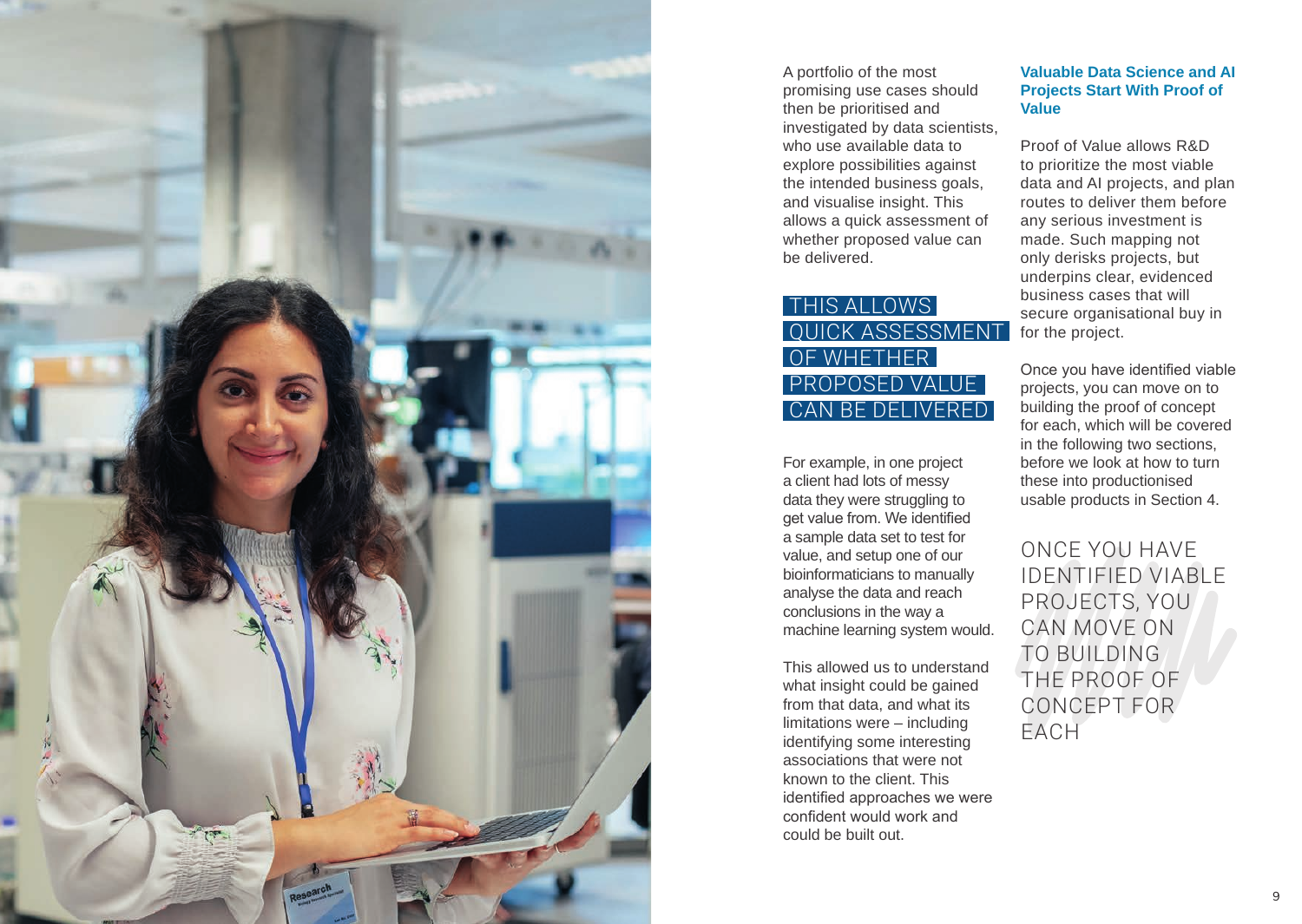# 2 **IMMEDIATELY** ACCESSING THE RIGHT DATA

*How to ensure the right data is generated, prepared, controlled and accessible?*

Good data is the foundation of any model. Any model – whether predicting chemical properties of a new compound, predicting the right first human dose level, or classifying features of a disease - need to be trained on data that truly represents what is being modelled and is accurate and representative.

Even if a model is perfect, it will still produce a wrong result if the data going in is incorrect or incomplete. Garbage in, garbage out.

Accessing that data is a pain point for many modellers. Data is often in different formats, different locations or labelled according to different systems. Some will be subjectively captured and may reflect human biases – eg doctors notes. Such data may require significant work before it can be used for modelling.

If errors in data are missed, they will cause problems down the line, leading to sub-optimal or incorrect model outputs.

This is particularly challenging when dealing with new data such as that on a new virus or treatment where data is coming in from poorly understood environments, or lacks standard approaches to data capture.

IN FORMATS THAT CAN BE READ BY HUMANS AND MACHINES

## **Getting Your Data in Order**

Good data is FAIR (Findable, Accessible, Interoperable, Reusable). It is stored in a way that makes it easy to identify by anyone who searches for it. It is in formats that can be read by humans and machines. And it is clear about any limitations or rules about how it can be used.

The following four principles, inspired by the Tessella Data Management Maturity Model should be followed to ensure an organization's data can be effectively used for modelling.



#### **CASE STUDY: THE VALUE OF DATA MANAGEMENT**

We helped a large pharma company explore how preclinical data could be used to predict late-stage clinical failures.

After speaking to the modellers, it became clear that they had all the right data science skills, but the data was hard to find, hard to understand, laborious to use, and sometimes risky to draw conclusions from.

By improving their data management, they were able to improve their models and better understand reasons for failure. Getting the data right means better answers early on, and reduces risk of failure down the line.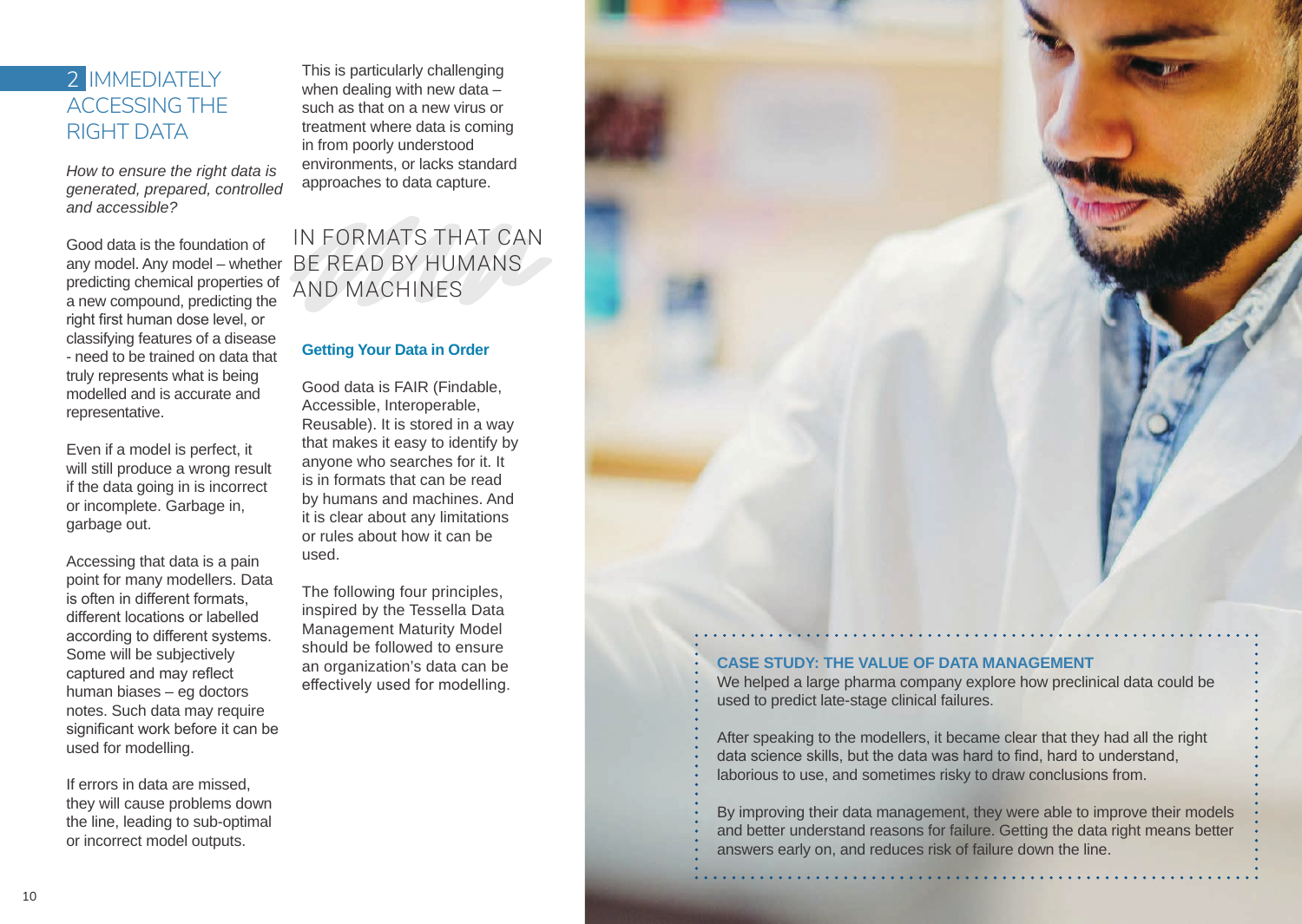#### **1. Data Must Be of Sufficient Quality for Modellers**

Data must come from a trusted source. This may be simple for your own chemical analysis data, but will be more complicated for open source data, or data from clinical trials or hospitals which may include bias or misreporting, and particularly challenging for public data.

An all-too-common problem is diagnostic AIs comes from training them with data which contains labels added by the diagnosing physician. The AI learns to spot the label, not the disease indicator.

Data scientists need to correct missing or confounding elements, and work with domain experts to review and modify data so that it accurately represents the things it is measuring in the real world.

#### **2. Use Metadata to Make Data Searchable and Understandable**

Metadata should be added to enhance understanding and usability. This will include descriptions of what the data represents – eg type of molecule or toxicology, but also provenance, timestamps, usage licences, etc. There must be a consistent taxonomy for naming things.

Good metadata allows different groups with different interests to find it easily in the system,

and allow those reading it – including machines – to make sense of it and easily compare it to other data.

#### **3. Consider Privacy and Security to Avoid Problems Down the Line**

If models are trained on data which doesn't meet privacy rules, it could cause big problems down the line. Its provenance and allowable use should be made clear in the metadata. It must also have adequate security in place to protect it where it is stored and used.

#### **4. Make Data Consistent, Accessible, and Traceable**

Data stores, lakes and warehouses need to be setup so that data is accessible to anyone who needs it, whilst restricted to those who don't. This also includes selecting tools and building integrators that would pipe data to the data science teams.

Data must have a single point of truth. It must be linked together in the IT system so that if one instance is changed, all others are updated.

Finally, all data must have a data steward, someone who makes decisions about how it is stored and managed, and someone who can be contacted by modellers who need further information.

RAPIDE: A PROFESSIONAL GOVERNANCE FRAMEWORK FOR DATA SCIENCE PROJECTS

Tessella's **[RAPIDE framework](https://www.tessella.com/rapide-data-science-framework-pp)** guides organisations through data science projects from data selection to model development to productionisation, with checks at key stages to ensure projects only progress when they are ready to do so.

#### **i. Readiness Assessment**

Assess what data you need and what is available. Understand the type of analytics problem: Is it classification/regression, supervised/unsupervised, predictive, root-cause analysis, statistical, physics-based? Understand how "dynamic" the problem is – ie will the nature of the incoming data change over time, necessitating periodic retraining. The Proof of Value exercise in Section 1 will help guide this first stage and confirm the project is worth taking forward.

#### **ii-iii. Advanced Data Screening and Pinpointing Variables**

Explore the data using a range of simple techniques to spot meaningful correlations between events of interest. For example, do underlying health conditions such as obesity correlate with a reduction in efficacy of a new asthma drug. Identify constraints in the data that might limit model choice; such as overly broad data that might obscure variables that dictate behaviour. Early insights help direct your model to be most effective.

## **iv. Identify Candidate Algorithms**

Based on outputs of the previous analysis, identify candidate modelling techniques (which could be empirical, physical, stochastic, hybrid). Shortlist most promising candidate algorithms and quickly assess feasibility of each.

## **v. Develop Powerful Models**

Decide on the most suitable model for the problem. Check implementation requirements such as user interface, required processing speed, architecture, etc to ensure it will be a usable solution before you commit. Gather validation data. Build it.

## **vi. Evolve and Embed**

Embed the solution into the relevant business unit and refine using data gained from in-service use.

If these steps are carried out correctly, no model should fail after deployment.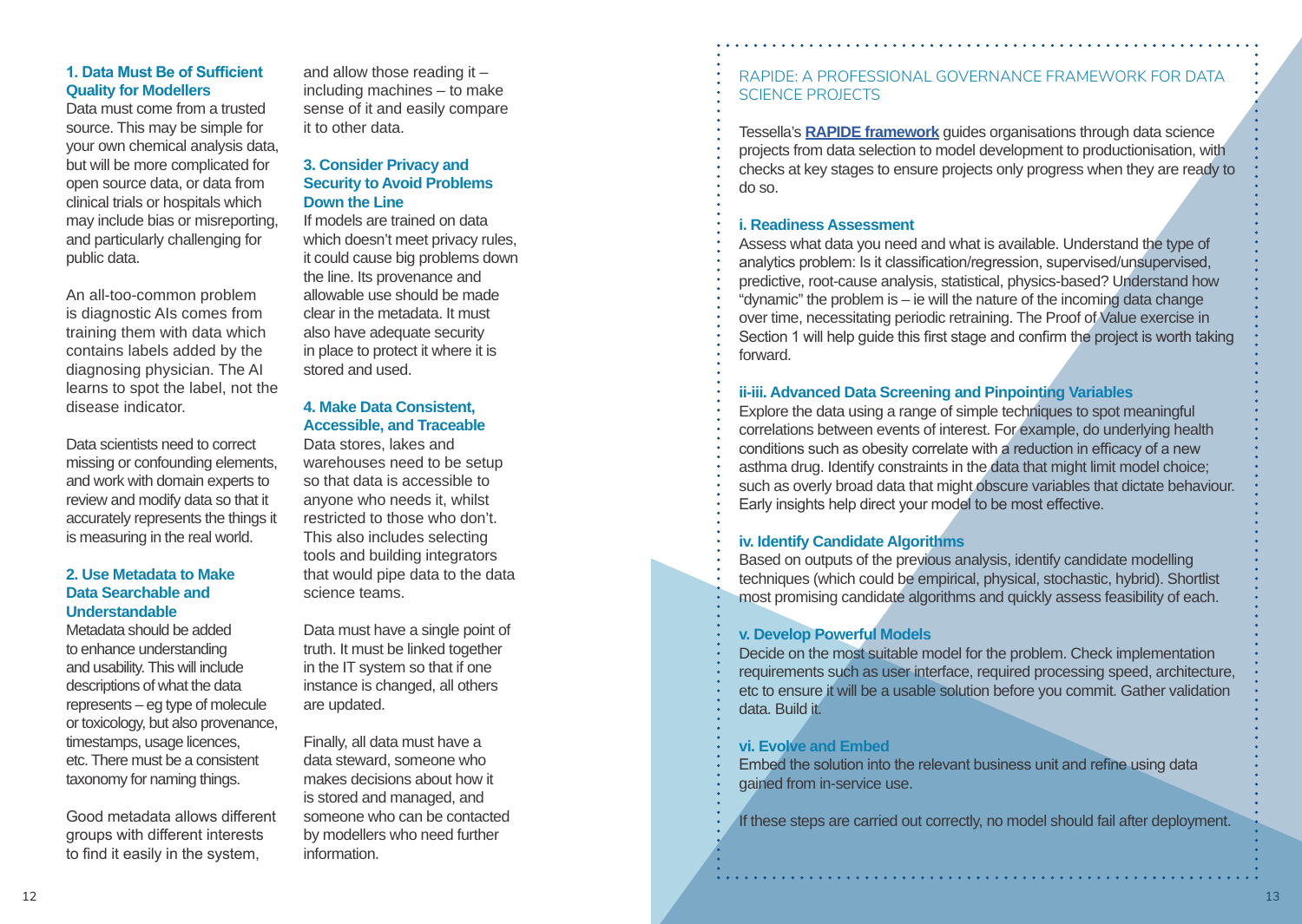# 3 THE RIGHT TYPE OF INTELLIGENCE

*Selecting the most effective tools and techniques to get the answers you need*

Once you're happy you have the right data, it's time to build models that work.

There is no rule for which approach is best for a particular problem. The nature and context of the problem, data quality and quantity, computing power needs, and intended use, all feed into model choice and design.

Techniques such as machine learning and neural networks can be very powerful where there is lots of well curated data, for example developing diagnostic tools for well understood conditions with years of historical diagnosis data which they can be trained upon.

However, these will not be suitable for challenges with limited, uncertain, or changeable data. 'Most powerful' is not the same as 'must suitable'.

Real time disease spread monitoring, for example, involves constantly updated information from apps,

hospitals, and potentially less curated sources, such as social media and doctors notes. Trials of new treatments involve collecting data quickly on patients responses, some of it subjective.

If the problem is new and there is not much proven data available, this may limit your approach to well understood modelling techniques such as cluster analysis, principle component analysis, or Bayesian uncertainty quantification.

BUILDING ANY PARTICULAR MODEL REQUIRES SOMEONE WITH THE RIGHT SKILLSET FOR THAT MODEL

Building any particular model requires someone with the right skillset for that model. But the real challenge is knowing which model is best to use. Mistakes are often made when decisions are based on what modelling skills are available, rather than what is best for the problem. The best decisions happen when organisations involve a range of data science experts, who can assess the best tools based on extensive experience of similar problems.

## **CASE STUDY: BAYESIAN UNCERTAINTY QUANTIFICATION FOR CLINICAL TRIAL RECRUITMENT**

Tessella used a Bayesian approach to model patient recruitment and retention for clinical trials.

This involved calculating uncertainty of each data point, so that each piece of data is feeding much richer information into the model. Uncertainties can then be reduced as more information becomes available. Using demographic data and historical recruitment data, we established the uncertainties around who would sign up, and when. These were automatically updated as each new recruit was confirmed, improving predictive power over the course of the trial.

The work saved \$100,000s just by allowing the right equipment to be delivered to trial locations at the right time, and should bring far more benefit. by reducing over-recruitment, and predicting start-dates for new drug revenue streams.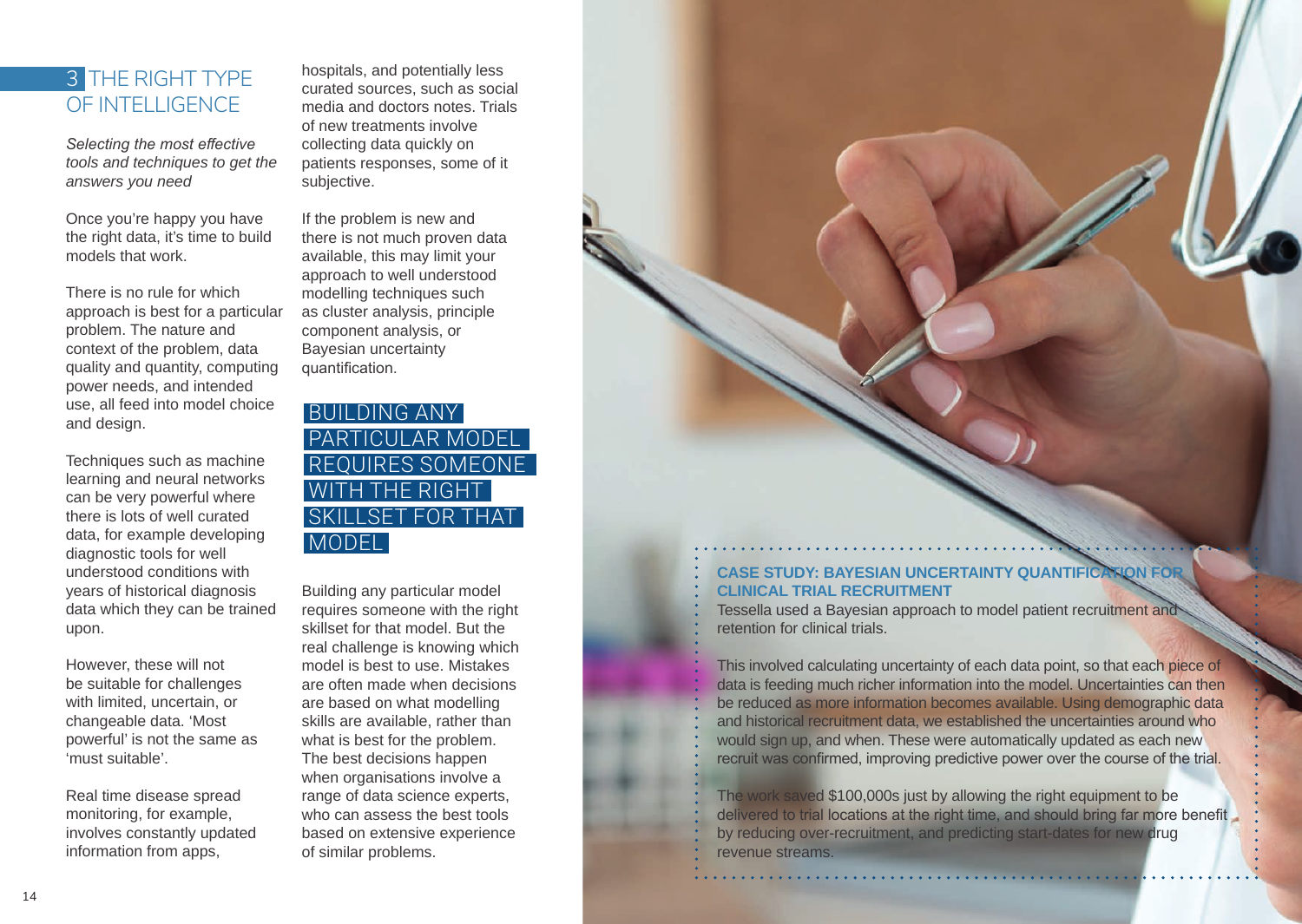## BUILDING TRUST INTO AI

A trusted model is one that people are happy to use. It gives results that users understand and accept, is easy to use, and does not raise privacy, legal or ethical issues. If it falls down here – even if the model is perfect – the user will not trust the results. This can be resolved through good practice in model development in five areas:

**1. Assured:** Trusted AIs must use a well-designed model, and be trained and tested on data that is proven to be accurate, complete, from trusted sources, and free from bias.

**2. Explainable:** A recommendation is much more useful if you understand how and why it was made. A good AI will have tools to analyse what data was used, its provenance, and how the model weighted different inputs, then report on that conclusion in clear language appropriate to the users' expertise.

**3. Human:** An intuitive interface and easy-to-understand decisions help the user trust AI over time. The complexity of the interface needs to be suited to the user's knowledge; a smartphone diagnostics app will look very different from a drug discovery platform.

**4. Legal and Ethical:** A trusted AI should reach decisions that are fair and impartial, meeting data protection regulations and giving privacy and ethical concerns equal weight to predictive power.

**5. Performant:** A trusted AI continues to work after deployment. A performant AI considers future throughput of data, accuracy, robustness, and security.

Our whitepaper on [Trusted AI](https://www.tessella.com/how-to-build-ai-that-people-trust-lp) explains the challenges around AI and Trust and offers a detailed look at this framework.

# 4 DEPLOYING MODELS AT SCALE

*Deliver applications that are robust and resilient enough to withstand real-world use*

For a model to be successful it must work and scale in the real world. The user should be presented with a clear interface. They enter the relevant parameter – which may be symptoms in a diagnostics app; or desired molecule properties in a drug discovery platform. The software runs, collects data from backend IT systems, executes the model, and presents the resulting insight to the user.

In most cases, this involves wrapping the model into a piece of software and integrating it into either a web or phone app, or a piece of technology such as a diagnostics machine.

This is where a lot of data science projects fall down. Those building the models do not always appreciate the rules and complexities of enterprise IT or edge computing, where the model must operate. There is often a mismatch in expectations and language between the domain, modelling and IT functions. Software engineers who understand both sides need to be able to bridge this gap.

## **Integrating Models Into Real World Systems**

Models built by data scientists often use languages not familiar to the enterprise, such as Python or R.

In some cases this can be overcome by requiring data science teams to build models in cloud environments, such as Azure and AWS, which are setup to reflect the enterprise's infrastructure and provide common toolkits which easily integrate.

# COMPLEX MODELS MAY NEED MORE SOPHISTICATED DATA SCIENCE TOOLS AND PROGRAMMING **LANGUAGES**

However, complex models may need more sophisticated data science tools and programming languages, leaving them in a format which doesn't naturally integrate. The solution is usually 'containerization'; wrapping models in software ('containers') which translates incoming and outgoing data into a common format. The model then runs in isolation in the container but slots into the wider IT ecosystem.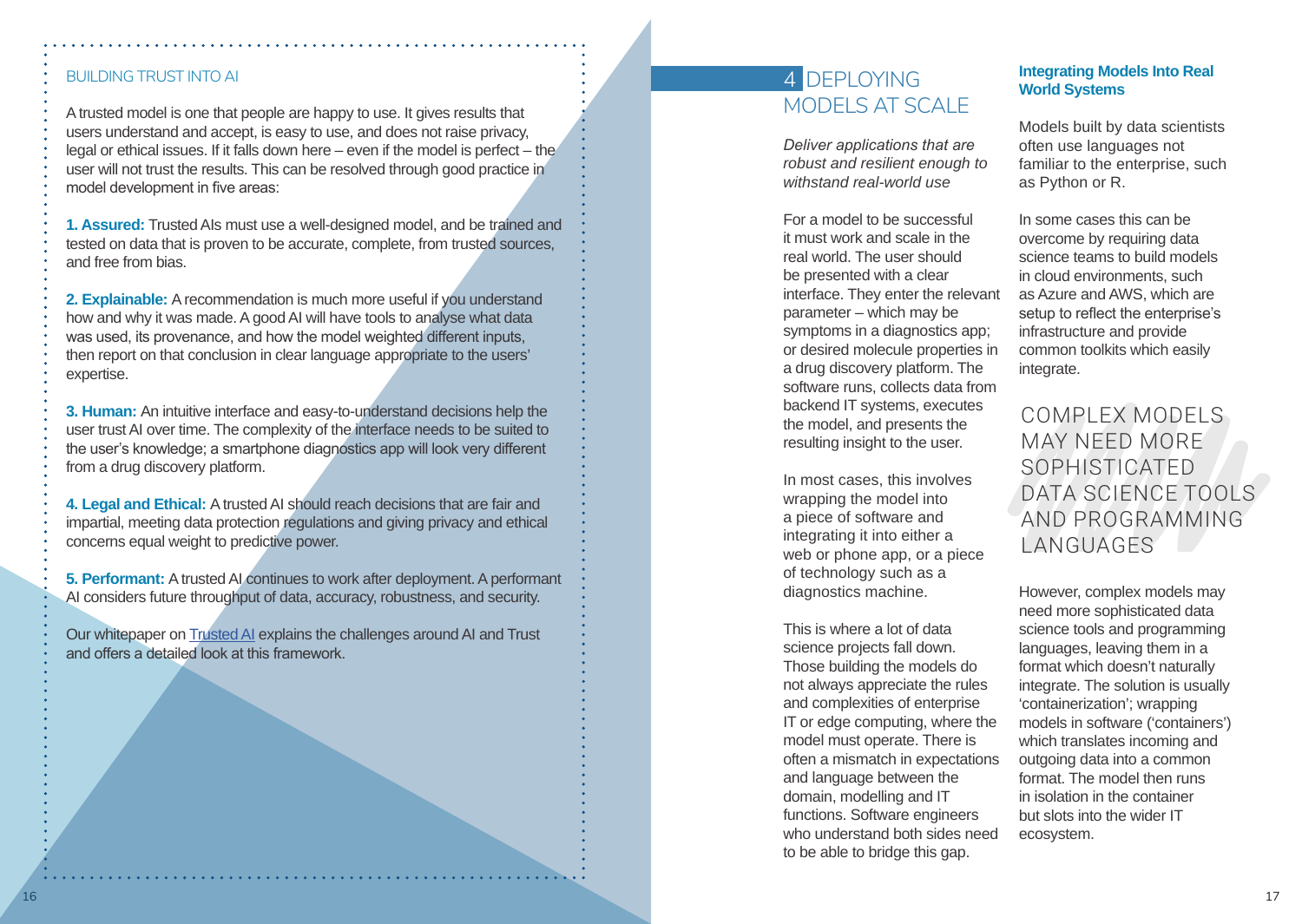

Models vary in power and compute demands. A drug discovery model may process petabytes of data from libraries once per month, whilst a track and trace app may process a continuous stream of big data from millions of devices. These need to be allocated correctly or it will slow down deployment and could alienate early users. Data security and regulatory compliance around must also be considered. Those building the software which wraps around the models need to consider all these issues.

Slotting the software into the IT systems is not the end of the story. Models need ongoing retraining, maintenance and support to ensure they keep working and improving. This is often specific to the model so needs support teams to be setup which include people with expertise in that model or data.

MODELS NEED **ONGOING** RETRAINING, **MAINTENANCE** AND SUPPORT ENSURE THEY KEEP WORKING AND IMPROVING

# BRINGING IT ALL TOGETHER FOR RAPID RESULTS: FROM BUSINESS CHALLENGE, TO DATA SELECTION. TO MODELLING, TO SCALE UP AND USE

Bringing this together requires a range of skills, deployed effectively across the organisation.

Initial planning should bring together strategists, data scientists, IT teams and domain experts to effectively plan. It should start by exploring whether proposed projects could deliver value, and whether the company has sufficient quality data to deliver that value.

Once a portfolio of projects has been identified and confirmed to be worth pursuing, a team should be established to quide projects and assess them at key stages to ensure they are delivering against business goals, and align them to an agile governance framework such as RAPIDE.

For each project, data scientists need to work with the domain experts who will ultimately use the models, to understand what they need the models to do. The data scientists should assess the available data and feedback on what is possible, and adjust plans. Once agreed, they must work with data engineers to select and clean the data.

The project may need to access to a pool of modellers who can bring different skills to bear on different problems, from statistical technique to machine learning. Finally, software engineers will be needed to productionise the model.

SOFTWARE ENGINEERS WILL BE NEEDED TO PRODUCTIONISE THE MODEL

Such complex, multi-skilled work benefits hugely from the involvement of 'translators', people who speak the language of the domain, data science and the business units, who can communicate across the different teams and ensure the right skills are selected, and deployed at the right time and projects remain aligned to objectives.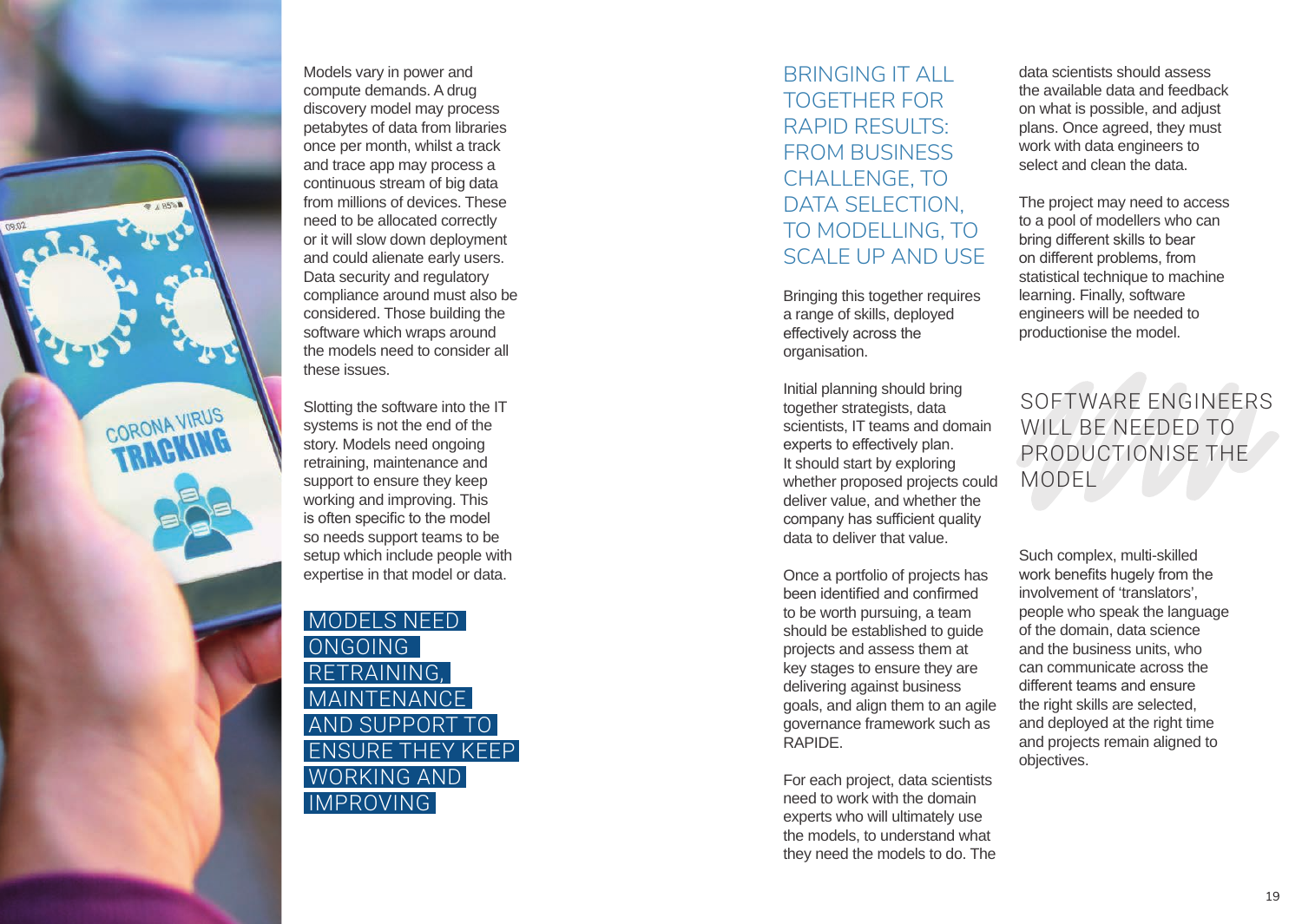#### **With the Right Skills, Data and AI Projects Should Be Right First Time**

Rapidly progressing valuable data science requires strategic planning and allocating the right skills at the right time.

Often, domain experts who understand data, rather than data experts, will be left to build models. They may be able to do it, but it is a poor allocation of resources, resulting in slower progress and high failure rates. Domain experts will often spend 80% of their time turning data into something useful eg a drug prediction model, and just 20% of their time using that model to design drugs – where their true expertise lies.

This is a manifestation of the Pareto principle, or 80/20 rule, which says 80% of the value comes from 20% of the work, and vice versa. Value can be realised much quicker if the data is taken off the hands of the 'domain experts who understand data', and given to 'data experts who understand the domain'. This speeds up the data work, and frees up domain experts to focus on what they do best.

Speed isn't about cutting corners, it is about doing things right as quickly as possible. so you get earlier results and don't need to repeat, correct, or abandon work.

That means efficient allocation of resources – the right skills for the right job. Getting data experts to handle the data, modellers to do the models, and software engineers to do the software, with someone in the middle managing it all. Critically, this means freeing up domain experts to focus on where their true expertise lies – understanding the disease, developing drugs and diagnostics, or running clinical trials.



Getting all these moving parts to work effectively together is quickest way to develop data science and AI projects that deliver value to the business and which work first time.

#### AUTHORS

**Andrew Alderman** Sector Director - Life Science

#### **Matt Jones**

Lead AI and Data Science Strategist

**David Hughes** Analytics Solutions Lead

**Sam Genway** Senior AI Consultant

**John Godfree** Head of Consulting

**David Dungate** Senior Consultant

**James Hinchliffe** Senior Consultant

**Contact:**  info@tessella.com